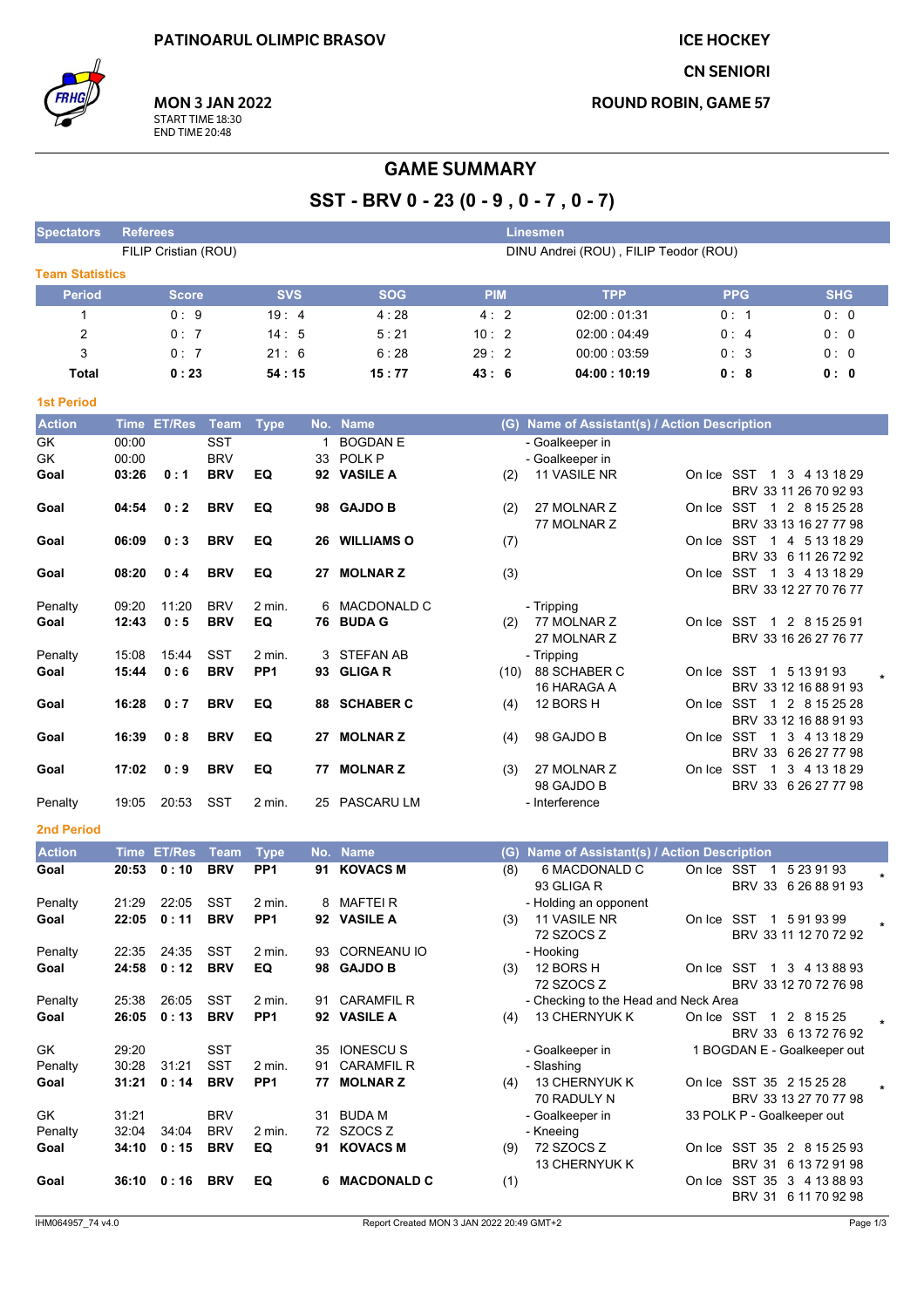## **PATINOARUL OLIMPIC BRASOV**

 $2$  min.

No. Name

13 IORDACHE DG

**ICE HOCKEY** 



Action

Penalty

# **MON 3 JAN 2022**

START TIME 18:30<br>END TIME 20:48

 $SST$ 

Time ET/Res Team Type

36:10 36:10

#### **CN SENIORI**

### **ROUND ROBIN, GAME 57**

(G) Name of Assistant(s) / Action Description - Holding an opponent

| <b>3rd Period</b>   |                |               |                          |                 |    |                   |      |                                           |        |                                                                |  |
|---------------------|----------------|---------------|--------------------------|-----------------|----|-------------------|------|-------------------------------------------|--------|----------------------------------------------------------------|--|
| <b>Action</b>       | <b>Time</b>    | <b>ET/Res</b> | Team                     | <b>Type</b>     |    | No. Name          | (G)  | Name of Assistant(s) / Action Description |        |                                                                |  |
| Goal                | 42:44          | 0:17          | <b>BRV</b>               | EQ              |    | 91 KOVACS M       | (10) | 88 SCHABER C                              |        | On Ice SST 35 13 18 29 91 93<br><b>BRV 31</b><br>6 26 72 88 91 |  |
| Penalty             | 44:06          | 46:06         | <b>BRV</b>               | $2$ min.        | 70 | <b>RADULY N</b>   |      | - Boarding                                |        |                                                                |  |
| Penalty             | 44:06          | 44:06         | <b>SST</b>               | $2$ min.        | 91 | <b>CARAMFIL R</b> |      | - Cross-Checking                          |        |                                                                |  |
| Penalty             | 44:06          | 49:06         | <b>SST</b>               | 5 min.          | 91 | <b>CARAMFIL R</b> |      | - Spitting                                |        |                                                                |  |
| Penalty             | 44:06          | 60:00         | <b>SST</b>               | 20 min.         | 91 | <b>CARAMFIL R</b> |      | - Game Misconduct Penalty                 |        |                                                                |  |
| Goal                | 45:26          | 0:18          | <b>BRV</b>               | PP <sub>1</sub> | 91 | <b>KOVACS M</b>   | (11) | 88 SCHABER C                              | On Ice | SST 35<br>3 13 18 29<br><b>BRV 31</b><br>6 26 88 91 98         |  |
| Goal                | 47:58          | 0:19          | <b>BRV</b>               | PP <sub>1</sub> |    | 76 BUDA G         | (3)  | 26 WILLIAMS O                             | On Ice | SST 35 2 15 18 88                                              |  |
| Penalty<br>Time-out | 49.06<br>49:17 | 50:05         | <b>SST</b><br><b>SST</b> | $2$ min.        |    | 15 DAVID IS       |      | 31 BUDA M<br>- Charging                   |        | BRV 31 11 16 26 76 98                                          |  |
| Goal                | 50:05          | 0:20          | <b>BRV</b>               | PP <sub>1</sub> |    | 6 MACDONALD C     | (2)  | 72 SZOCS Z                                |        | On Ice SST 35<br>2 4 25 28<br><b>BRV 31</b><br>6 11 26 72 76   |  |
| Goal                | 55:29          | 0:21          | <b>BRV</b>               | EQ              |    | 92 VASILE A       | (5)  | 72 SZOCS Z<br>91 KOVACS M                 |        | On Ice SST 35 2 13 15 18 88<br>BRV 31 16 18 72 91 92           |  |
| Goal                |                | 56:41 0:22    | <b>BRV</b>               | EQ              |    | 92 VASILE A       | (6)  | 91 KOVACS M<br>12 BORS H                  |        | On Ice SST 35 4 5 29 93 99<br>BRV 31 12 18 72 91 92            |  |
| Goal                | 57:10          | 0:23          | <b>BRV</b>               | EQ              | 91 | <b>KOVACS M</b>   | (12) | 92 VASILE A                               |        | On Ice SST 35 4 5 29 93 99<br>BRV 31 12 18 72 91 92            |  |
| GK<br>GK            | 60:00<br>60:00 |               | <b>SST</b><br><b>BRV</b> |                 |    |                   |      |                                           |        | 35 IONESCU S - Goalkeeper out<br>31 BUDA M - Goalkeeper out    |  |

#### **Goalkeeper Records**

#### Team: SST - Sportul Studentesc

| No. Name             |    | <b>SVS</b> | <b>MIP</b> | No. Name       | <b>SVS</b> | <b>MIP</b> |
|----------------------|----|------------|------------|----------------|------------|------------|
| 35 IONESCU Silviu    |    |            | 30:40      | 33 POLK Patrik |            | 31:21      |
| <b>BOGDAN Enache</b> | 40 |            | 29:20      | 31 BUDA Marton |            | 28:39      |

Team: BRV - CSM Corona Brasov

#### **Game Statistics**

|                 | Team: SST (White) |                                 |             |             |             |                |                |                |                |           |                      |             |
|-----------------|-------------------|---------------------------------|-------------|-------------|-------------|----------------|----------------|----------------|----------------|-----------|----------------------|-------------|
|                 |                   | <b>Head Coach: MARTIN loan</b>  |             |             |             |                |                |                |                |           | <b>Shots on Goal</b> |             |
|                 | No. Pos.          | <b>Name</b>                     | G           | A           | P           | <b>PIM</b>     |                | $\overline{2}$ | 3              | <b>OT</b> | <b>TS</b>            | $+/-$       |
| $5\overline{D}$ |                   | SINGIORZAN Mihnea Doru          | $\Omega$    | 0           | $\Omega$    | $\Omega$       | $\Omega$       |                | $\mathbf{1}$   |           | 2                    | $-3$        |
| 23 F            |                   | <b>BULEANDRA Andrei</b>         | 0           | 0           | $\Omega$    | 0              | 0              | 0              | 0              |           | 0                    | $\mathbf 0$ |
| 91 D            |                   | <b>CARAMFIL Raul</b>            | 0           | $\mathbf 0$ | $\Omega$    | 31             | 0              | 0              | $\mathbf 0$    |           | 0                    | $-2$        |
| 93 F            |                   | <b>CORNEANU Iulian Ovidiu</b>   | 0           | 0           | $\Omega$    | $\overline{2}$ | $\overline{c}$ | 3              | 1              |           | 6                    | $-6$        |
| 99 F            |                   | <b>GRIGORI Vlad</b>             | $\Omega$    | $\Omega$    | $\Omega$    | $\mathbf{0}$   | $\mathbf 0$    | $\Omega$       | $\mathbf 0$    |           | $\Omega$             | $-2$        |
| 2 D             |                   | <b>DAVID Florin</b>             | 0           | 0           | 0           | 0              | 0              | 0              | 0              |           | 0                    | $-5$        |
| 8 F             |                   | MAFTEI Raul +A                  | 0           | 0           | $\mathbf 0$ | 2              | 0              | 0              | 1              |           |                      | $-4$        |
| 15 D            |                   | DAVID Igor Simion               | 0           | $\mathbf 0$ | $\Omega$    | $\frac{2}{2}$  | $\mathbf 0$    |                | $\mathbf 0$    |           |                      | $-5$        |
| 25 F            |                   | PASCARU Leonard Mihair +A       | 0           | 0           | 0           |                | $\overline{c}$ | 0              | $\overline{2}$ |           |                      | $-4$        |
| 28 D            |                   | <b>ANTON Florian</b>            | $\Omega$    | $\mathbf 0$ | $\Omega$    | $\Omega$       | $\Omega$       | 0              | $\mathbf 0$    |           | $\Omega$             | $-2$        |
| 10 F            |                   | <b>GHITA Marian</b>             | 0           | 0           | 0           | 0              | 0              | 0              | 0              |           | 0                    | 0           |
| 13 F            |                   | IORDACHE Dragos Gabriel +C      | 0           | 0           | $\Omega$    | $\overline{c}$ | 0              | 0              | 1              |           |                      | -9          |
| 18 F            |                   | <b>CRISTACHE Andrei</b>         | 0           | 0           | $\Omega$    | 0              | $\Omega$       | 0              | 0              |           | U                    | $-7$        |
| 29 D            |                   | <b>STOICA Alexandru</b>         | 0           | 0           | $\mathbf 0$ | $\mathbf 0$    | $\mathbf 0$    | 0              | 0              |           | 0                    | -8          |
| 88 D            |                   | <b>VAKAR Lajos</b>              | $\Omega$    | $\Omega$    | $\Omega$    | $\mathbf{0}$   | $\Omega$       | $\Omega$       | $\mathbf 0$    |           | $\Omega$             | $-3$        |
| 3 D             |                   | STEFAN Andrei Bogdan            | 0           | 0           | 0           | 2              | 0              | 0              | 0              |           | 0                    | -6          |
| 4 F             |                   | <b>BARBU Gabriel Alexandru</b>  | 0           | 0           | $\Omega$    | 0              | 0              | 0              | $\mathbf 0$    |           | 0                    | -9          |
| 6               | F                 | <b>KONCZ Vicentio</b>           | 0           | $\mathbf 0$ | 0           | 0              | 0              | 0              | 0              |           |                      | $\mathbf 0$ |
| 16 F            |                   | <b>LUPU Theodor</b>             | 0           | 0           | $\Omega$    | 0              | 0              | 0              | $\mathbf 0$    |           | 0                    | 0           |
| 32 D            |                   | <b>PANAIT Alexandru Valeriu</b> | $\mathbf 0$ | 0           | $\Omega$    | 0              | $\Omega$       | 0              | $\mathbf 0$    |           | 0                    | $\mathbf 0$ |
|                 | 1 GK              | <b>BOGDAN Enache</b>            | 0           | 0           | 0           | 0              | 0              | 0              | 0              |           | 0                    |             |
|                 | 35 GK             | <b>IONESCU Silviu</b>           | $\mathbf 0$ | $\mathbf 0$ | $\Omega$    | 0              | $\mathbf 0$    | 0              | $\mathbf 0$    |           | 0                    |             |